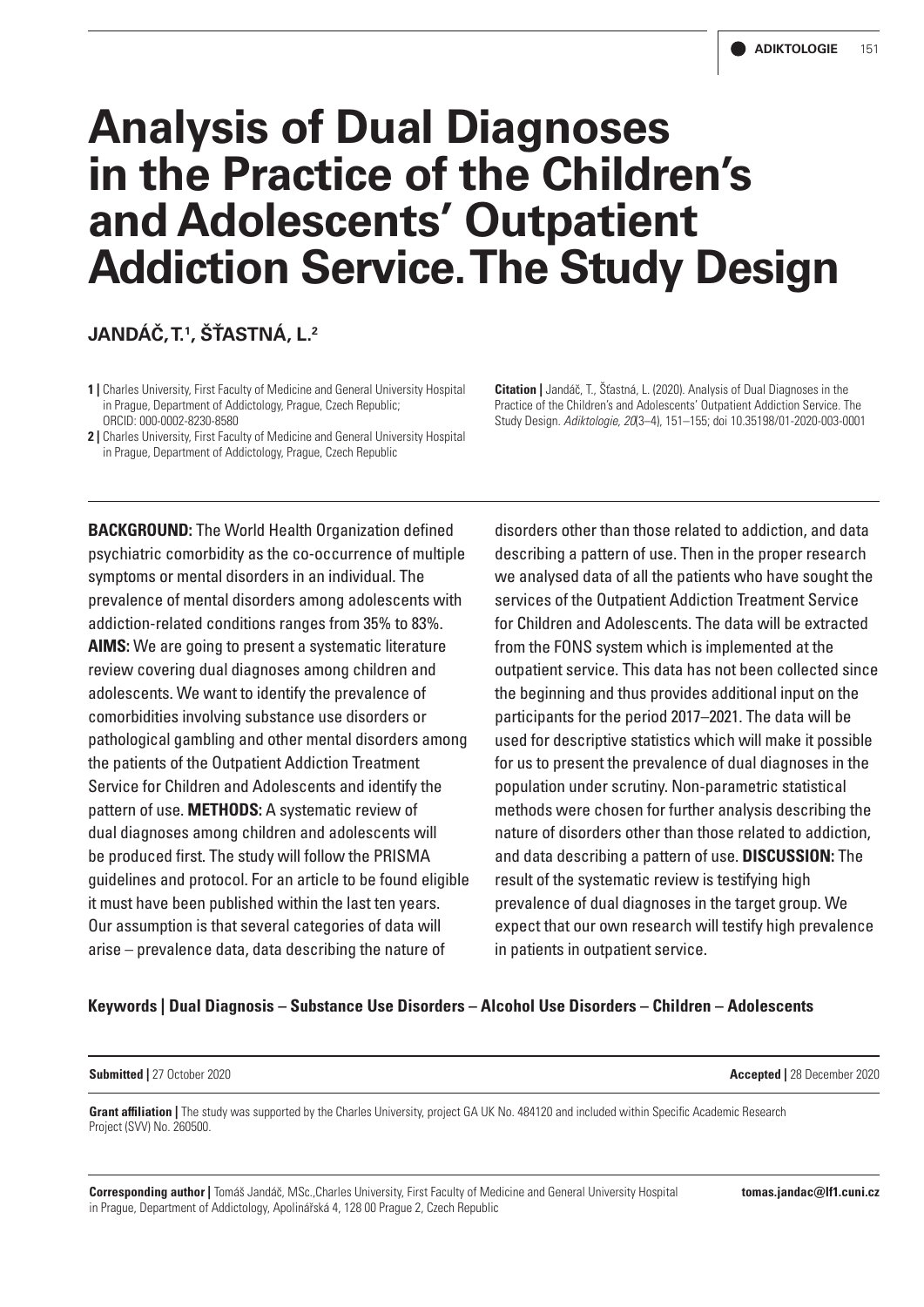#### **• 1 THEORETICAL BACKGROUND**

In this paper we present the design of the study we plan to execute in 2021–2022. The study will consist of a systematic literature review and a retrospective quantitative analysis of clinical records from a single outpatient service in the years 2015–2021. The Outpatient Addiction Treatment Service for Children and Adolescents ("Ambulance dětské a dorostové adiktologie", ADDA) came into existence as the fifth independent specialised outpatient service provided by the Department of Addictology of the First Faculty of Medicine of Charles University. The idea behind its establishment was supported by the needs assessment of the catchment areas of Prague and the Central Bohemia region. The clinic was hailed as an appropriate way of adding to the existing network of services by both the patients and practitioners from related facilities. The operational configuration of the clinic builds upon the long tradition built by the specialised facility for children and adolescents founded by Professor Mečíř in 1957 (Miovský & Popov, 2016).

The target group of ADDA patients as affirmed by pilot testing was generally determined in line with the relevant guidelines, with the predominant indication involving substance-related problems (F.10–F.19) or conditions associated with behavioural addiction. The patients' age range of 15–18 was extended to include children aged 12 and above (Miovský & Popov, 2016).

As tested during the pilot operation, the ADDA model features a two-stage structure. The first stage involves intake assessment/diagnosis, screening, and motivational work, while the second consists of the treatment and rehabilitation services provided by the outpatient facility. The intake assessment and screening make it possible for every patient to be thoroughly examined for any psychiatric, psychological, and addiction-specific conditions (Miovský et al., 2016).

The World Health Organization (2004) defined psychiatric comorbidity as the co-occurrence of multiple symptoms or mental disorders in an individual. The term "dual diagnosis", on the other hand, refers to a closer relationship between conditions, as well as implying etiology (Miovská, 2006).

The prevalence of mental disorders among adolescents with addiction-related conditions ranges from 35% to 83%, with the median and mean values being 48% and 56.2%, respectively, as documented by a review summarising papers written in English and published in the last 10 years (Jandáč & Šťastná, 2020). The sample sizes ranged from 55 (Marshal et al., 2012) to 271 participants (Essau, 2015).

While males are represented among adolescents with dual diagnoses to a greater degree, this difference is not major; Matali (2016) reports a ratio of 50.9% vs. 49.1% and Hollen and Ortiz (2015) 55% vs. 45%. The studies suggest that older adolescents are more likely than younger adolescents to experience dual diagnoses.

In addition to addiction-related disorders, conduct disorders are reported as the most common diagnoses across studies. Matali (2016) reported conduct disorders in 43.8% of cases and both psychotic disorders and anxiety disorders showing the same percentage, 10.3%, and adjustment disorders accounting for 2.7% of the cases. A UK study (Marshall, 2012) reported 45.5% of conduct disorders, with ADHD accounting for 31.5% of the cases. On the other hand, US researchers argued that attention disorders and affective and anxiety disorders presented no risk for the development of dual diagnoses among adolescents (Hollen & Ortiz, 2015). Adolescents with conduct disorders showed a five-timesgreater risk of amphetamine use and a three-times-greater risk of THC use in comparison to those without a mental health disorder (Hollen & Ortiz, 2015). The above studies used the ICD and the DSM to determine mental disorders; some studies did not specify the tools applied.

### **• 2 RESEARCH PROBLEM**

A systematic approach to children's and adolescents' addictology is currently under development in the Czech Republic. The new approach also addresses the issue of dual diagnoses among children and adolescents with addiction-related disorders. In comparison to those addressing the adult population, epidemiological studies dealing with dual diagnoses in relation to children's and adolescents' addictology are scarce, as noted (Thurstone, 2010), for example, in the practice standards for work with young people experiencing substance use problems (Gilvarry et al., 2016), a key document addressing the topic under consideration. The results may improve the hitherto limited understanding of the target group of children and adolescents facing addiction-related disorders. Our study may thus contribute to the development of national children's addictology guidelines. Patients with dual diagnoses have distinctive needs and require specific approaches to addictological care (Kalina, 2015). Our study can further highlight the need for the component of paediatric psychiatry in addiction services.

# **• 3 AIMS**

First of all, we are going to present a systematic literature review covering dual diagnoses among children and adolescents who struggle with addictive disorders. The aim of outpatient service´s data analysis is to identify the prevalence of comorbidities involving substance use disorders or pathological gambling and other mental disorders among the patients of the Outpatient Addiction Treatment Clinic for Children and Adolescents. The other aim of the data analysis is to identify whether the selected sample of patients shows any relationships between the type of substance use disorder (the type of drug used, the pattern of use) and the type of another and any other psychiatric disorders. The last aim of the study is to look for any relationship between the demographic data provided by the children's parents and the dual diagnosis, i.e. the type of addiction-related disorder and another and any other psychiatric disorders.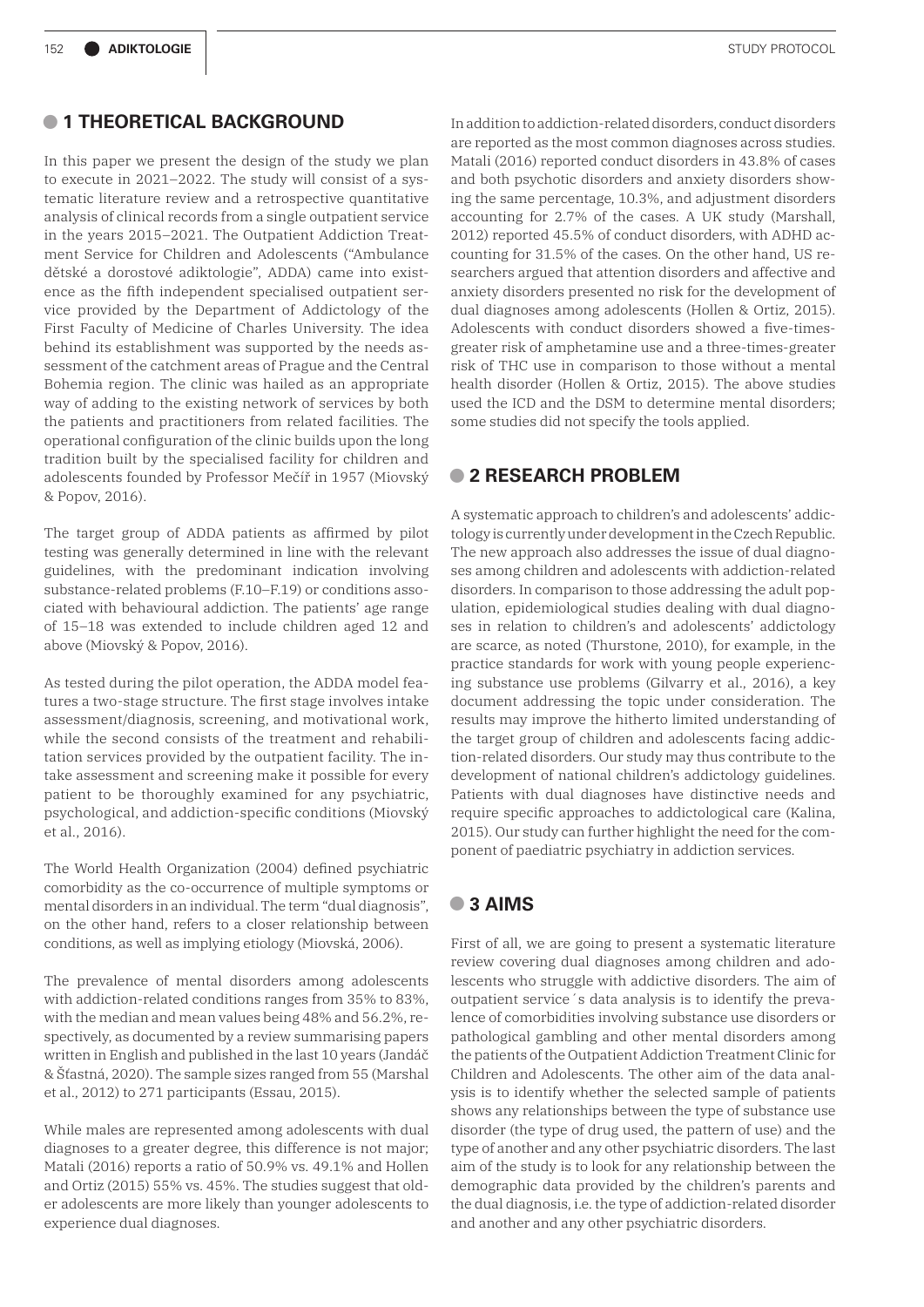# **• 4 RESEARCH SAMPLE**

#### **4.1 Study sample**

Study sample is equal to the study population. All the patients who have sought the services of the Outpatient Addiction Treatment Clinic for Children and Adolescents (ADDA). In terms of age, the sample falls within the 18-and-under category. It consists of children who engage in regular substance use, at least to the extent of harmful use (F.10–F.18), or polydrug use (F.19). In addition, it concerns children with diagnosable (or diagnosed) effects of substance use (excluding harmful use), i.e. with dependence, withdrawal state, etc. Last but not least, the sample includes children with uncontrolled gambling and behavioural addiction problems (Miovský, 2016).

The study sample was recruited from the study population by means of institutional sampling. The total number of ADDA patients from 2015 to 2018 was 427. Alcohol use disorders represented less than 10% of the cases, disorders caused by other psychoactive substances accounted for 53%, and pathological gambling for 19% of the cases. The remaining 18% of the patients had disorders other than those associated with addiction. It is estimated that by 2021, inclusive, the sample will have comprised some 750 participants.

#### **• 5 METHODS**

#### **5.1 Review**

A systematic review of dual diagnoses among children and adolescents will be produced first. The study will follow the PRISMA guidelines and protocol (Moher et al., 2009). The analysis will include papers exploring dual diagnoses, dual disorders, and psychiatric comorbidities among individuals with addiction-related disorders. Papers where these issues constitute a secondary focus may also be included. For an article to be found eligible it must have been published within the last ten years, i.e. from 1 January 2010 until the present (autumn 2020), and written in either English or Czech. Eligible items may include journal articles, book chapters, and original manuscripts. Full-text articles from indexed journals will be selected. The EBSCO, PubMed, Web Of Science databases will be searched for relevant texts using the following terms – juvenile\*, adolescen\*, teenager\*, teen\*, youth, child\*, dual diagnos?s, psychiatric comorbidity, psychopathology, substance use, substance abuse, drug use, drug abuse, drug addiction, alcohol use, alcohol abuse, gaming disorder\*, gambling disorder\*, and addictive disorder\*. After the removal of duplicates and the exclusion of the articles which do not match the thematic study criteria (it is particularly important to adhere to the children and adolescent age category), the body of texts will be systematically sorted and analysed. Our assumption is that several categories of data will arise – prevalence data, data describing the nature of disorders other than those related to addiction, and data describing a pattern of use (individuals

with certain non-addiction-related disorders may be inclined to certain addiction-related disorders). A different diversification of data may indicate a tool determining a non-addiction-related disorder. The results of the review study will be published separately in a journal.

#### **5.2 Analysis of the study sample**

The data will be extracted from the FONS system which is implemented at the Outpatient Addiction Treatment Clinic for Children and Adolescents. The system has been fed with the data since 2015, and the data collection for the purposes of the study will be carried out until 2021. The system is accessed on the occasion of every patient's visit to the facility, with the relevant data being entered into the system by the clinical staff. The data collection was conducted under the supervision of Dr. Lenka Šťastná as the head of the facility.

The record in the FONS system currently contains the following variables: health insurer, gender, year of birth, municipality, borough (neighbourhood), date of visit, principal diagnosis, diagnosis 1; visits to the ADDA will have to be matched with individual patients to prevent the multiplication of the sample. The advantage of this data is that throughout the data collection all the patients are diagnosed by the same physician/paediatric psychiatrist. This enhances the validity of the data being collected. Diagnoses are determined on the basis of the International Classification of Diseases, 10th Revision (ICD-10).

Another data set is derived from a structured history sheet, SAL, completed by the parents on the occasion of their child's first visit to the clinic. This questionnaire covers general demographic data and information about social relationships, psychological condition, legal status, school, and family and addiction history. The data obtained from the SAL questionnaire will be paired with the data from the FONS system. This data has not been collected since the beginning and thus provides additional input on the participants for the period 2017–2021.

The data will be used for descriptive statistics which will make it possible for us to present the prevalence of dual diagnoses in the population under scrutiny.

Non-parametric statistical methods were chosen for further analysis, cluster analysis and factor analysis specifically. Clustering will be used to look for relationships between different types of addictive disorders (patterns of use and types of substances or gaming and the use of smart devices as regards non-chemical addiction-related disorders) and another and any other psychiatric conditions. Addictionrelated disorder elements will be matched with the clusters with elements coming under other psychiatric diagnoses. The objects will be clustered according to the type of substance use disorder, i.e. according to the type of substance used (e.g. alcohol, amphetamine, THC, etc.) and the pattern of substance use (such as harmful use or dependence). These clusters will then be matched with the clusters of the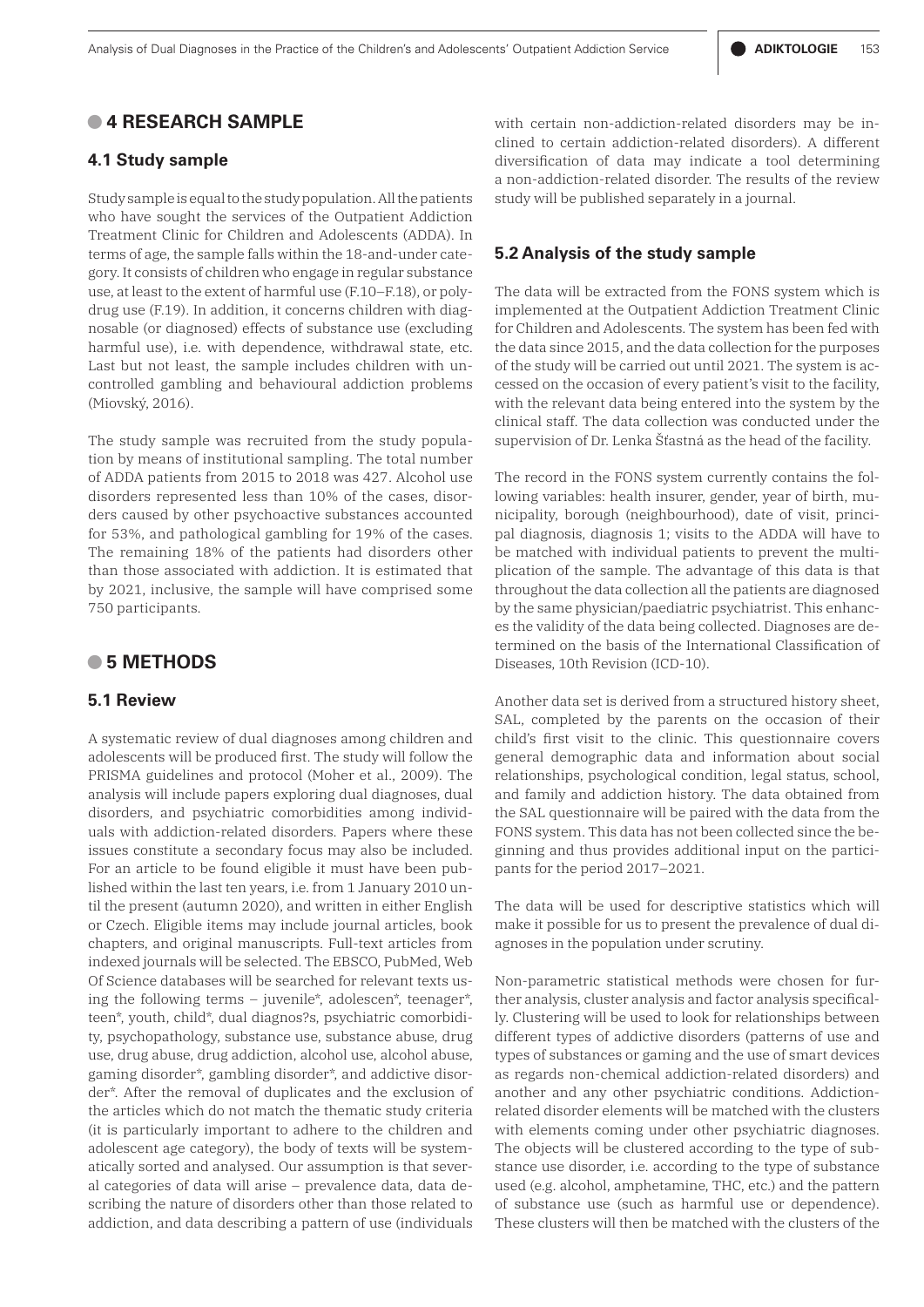objects of psychiatric diagnoses other than those related to addiction. A hierarchical arrangement is assumed to exist in the relationships between the objects and the clusters they constitute. We have therefore chosen a hierarchical clustering method, specifically the farthest neighbour method, where the criterion is set as the maximum distance of elements within both clusters. It is the complete linkage method, as all the objects within the cluster are interlinked at maximum distance, i.e. minimum similarity. The strength of hierarchical cluster analysis is a graphic representation in the form of a dendrogram providing a clearer classification of clusters (Hendl, 2015).

Furthermore, we will analyse the relationships between the elements pertaining to addiction-related disorders, other psychiatric disorders, and factors extracted from the data filled in by the patients' parents in the history sheets (SAL), as these provide additional information about the paediatric patients. The categories of data it provides include general information (demographic data, whether a social worker has been appointed for a child, how a patient got to know about the clinic, etc.), the child's social relationships, psychological status/history as reported by a parent, and the child's legal status, school, family history, and addiction history. As a large number of manifest variables are involved and the objective is to analyse correlations in order to identify groups of variables and their underlying common factor (latent variable; variables are statistically related), the method of exploratory factor analysis was chosen (Hendl, 2015).

### **• 6 DISCUSSION**

We expect sparse literature of studies with the topic of dual diagnoses in children and adolescents struggling with addictive disorders involved in our systematic review. The result of the systematic review is testifying high prevalence of dual diagnoses in this target group. We expect that our own research will testify high prevalence in patients in Outpatient Addiction Treatment Clinic for Children and Adolescents. We are going to publish our results in international journals and we are convinced it helps to strength of Czech children and adolescent addictology in the international area. We want to publish our studies with foreign co-authors. We expect the results of data analyses can help in the field of cost effectiveness and cost analysis of the treatment in children and adolescent addictology and psychiatry. Our results can highlight the need for the component of paediatric psychiatry in outpatient services where professionals help the children and adolescents with addictive disorders.

The limitations of the work may include the statistical methods used. The limitation of the study may involve the quality of the questionnaires returned by the parents. The data is collected by the clinical staff of the outpatient facility and their motivation to perform the systematic collection required for research work may thus be a limitation. The ICD-10 was selected as the diagnostic tool, but it will be outdated at the time of the publication of the study, as the 11th revision will become effective on 1 January 2022.

## **• 7 ETHICS**

This dissertation project was approved by the Ethics Board of the General University Hospital in Prague. The data on the basis of which patients might be identified will be blinded by the facility staff at the initial stage by means of anonymous coding. The coding will thus allow the researcher (a doctoral student) to access only blinded data which does not make it possible to identify a specific individual. The participants and their statutory representatives have been informed about the use of the data and signed a consent form.

**Declaration of interest:** There is no conflict of interest involved in this research.

**Authors' contributions:** Tomáš Jandáč is main author and corresponding author. Lenka Šťastná is the supervisor of the study, she will participate in the data analysis. Tomáš Jandáč and Lenka Šťastná proposed the study design.